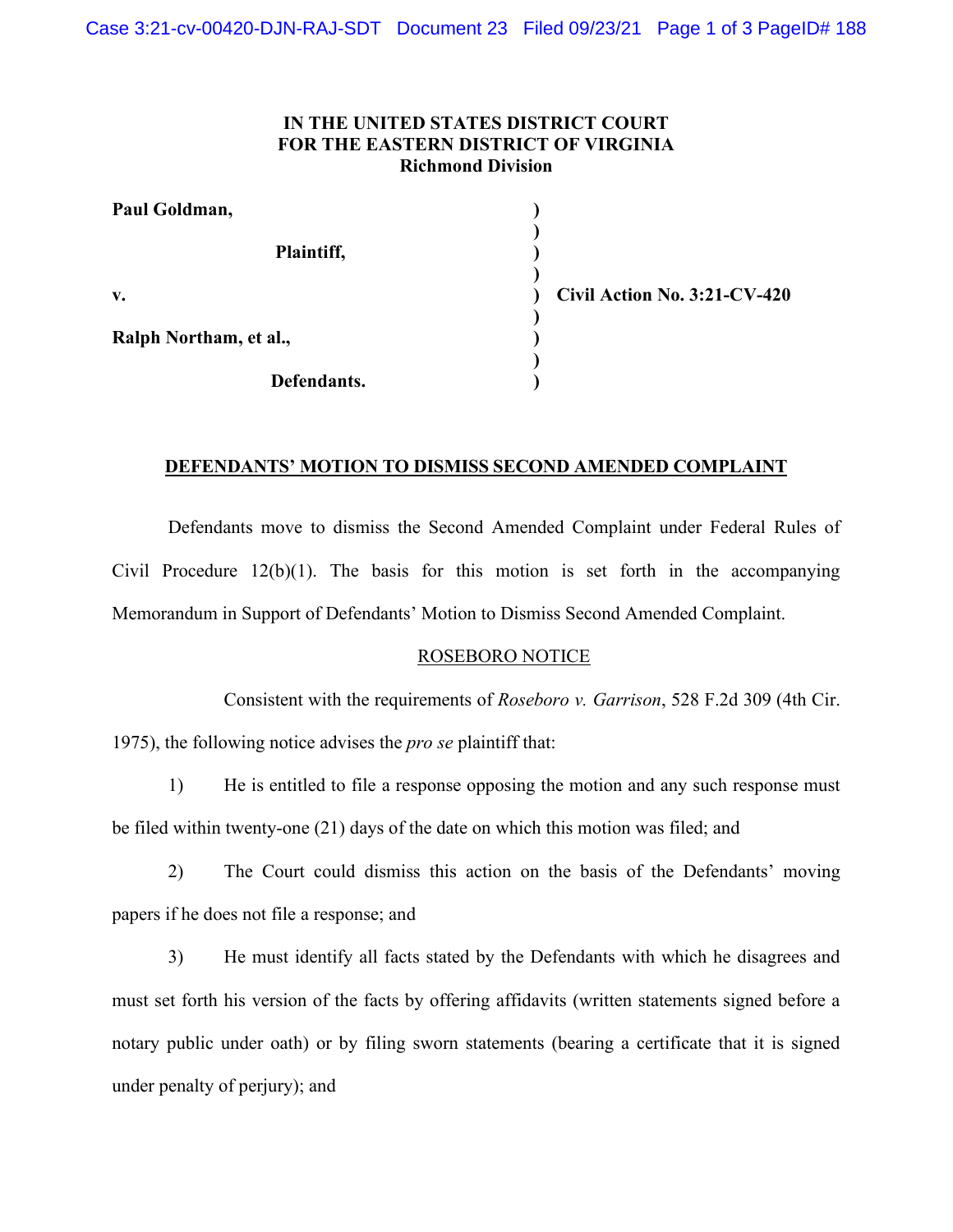4) He also is entitled to file a legal brief in opposition to the one filed by the

Defendants.

Respectfully submitted,

By: */s/ Carol L. Lewis* Counsel

Mark R. Herring *Attorney General of Virginia*

Erin B. Ashwell *Chief Deputy Attorney General*

Donald D. Anderson *Deputy Attorney General*

Heather Hays Lockerman *Senior Assistant Attorney General*

Carol L. Lewis (VSB #92362)\*

Brittany A. McGill (VSB #92401)\* Calvin C. Brown (VSB #93192)\* *Assistant Attorney General*  Office of the Attorney General 202 North Ninth Street Richmond, Virginia 23219 804-692-0558 (telephone) 804-692-1647 (facsimile) clewis@oag.state.va.us *\* Attorneys for Ralph Northam, Robert H. Brink, John O'Bannon, Jamilah D. LeCruise and Christopher E. Piper, in their official capacities, and the Virginia State Board of Elections*